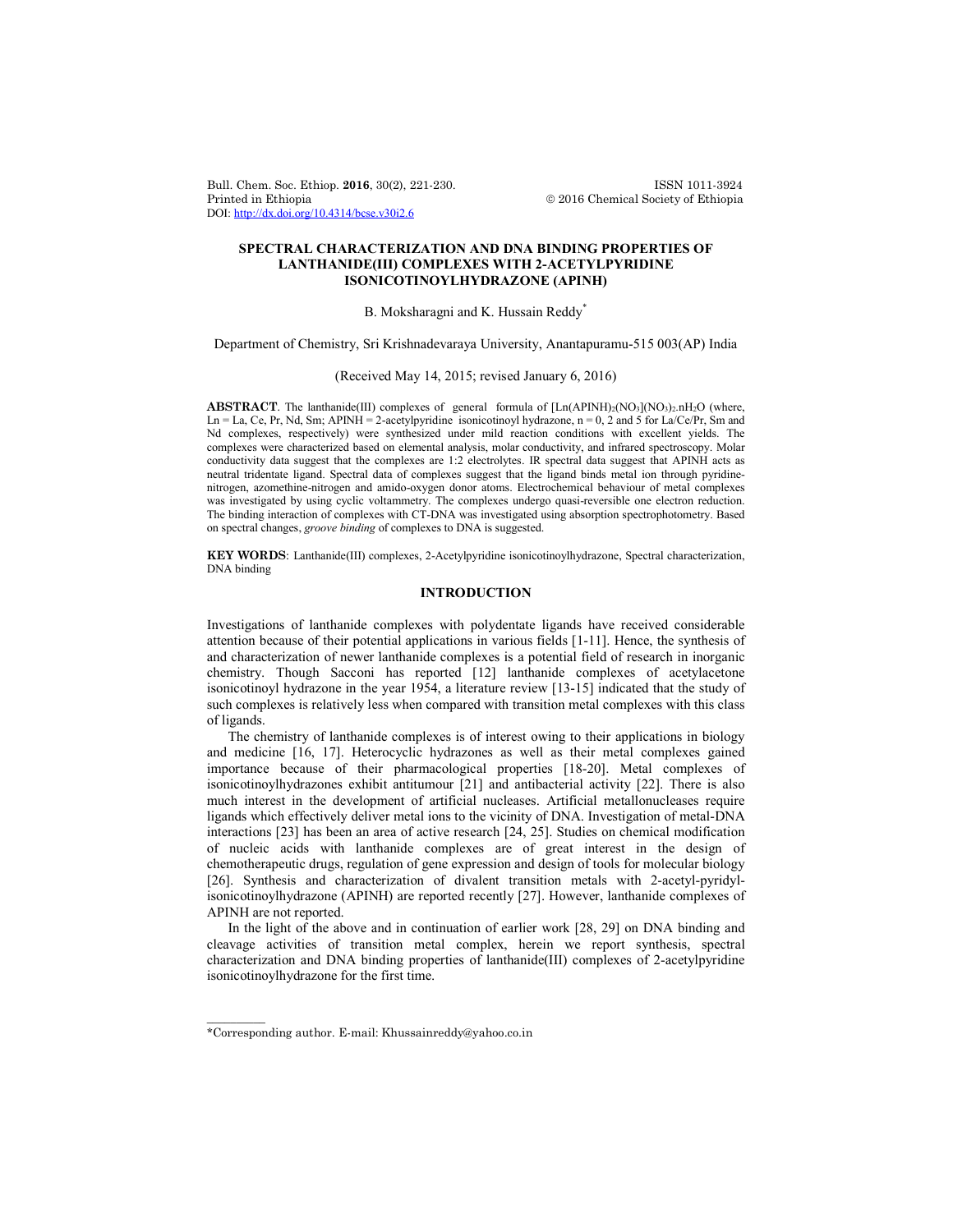#### **EXPERIMENTAL**

Lanthanide nitrates, 2-acetylpyridine and isoniazid, purchased from Aldrich chemicals were used without further purification. Lanthanide salts were stored in desiccators to prevent hydration. CT DNA was purchased from Genie Biolabs, Bangalore, India.

#### *Synthesis of 2-acetylpyridine isonicotinoylhydrazone (APINH)*

A 5 mmol of 2-acetyllpyridine (0.56 mL) dissolved in 20 mL of methanol was added to an methanolic solution of isonicotinic acid hydrazide (0.685 g, 5 mmol). The contents were taken in a round bottom flask stirred for 20 min. An yellow colored product was formed. It was collected by filtration, washed with a few drops of ethanol and dried in vacuum. Yield of the product was 85%, m.p.: 162-164 °C. Physicochemical and analytical data of APINH are given in Table 1

## *General procedure for the synthesis of lanthanide complexes*

To the ligand (0.480 g, 2 mmol) dissolved in 20 mL of methanol, lanthanum(III) nitrate hexahydrate [Ln(NO<sub>3</sub>)<sub>3</sub>.6H<sub>2</sub>O] (1 mmol) dissolved in 10 mL of methanol was added. The reaction mixture (taken in 100-mL round bottom flask) was heated under reflux on water bath for 2-4 h. Upon cooling solid substance was formed. It was collected by filtration, washed with 10 mL of hexane and dried in vacuum. Physicochemical and analytical data of lanthanide complexes are included in Table 1.

### *Physical measurements*

The elemental analyses were performed using a Perkin-Elmer 2400 CHNS elemental analyzer. The molar conductance of the complexes in DMF  $(10<sup>3</sup> M)$  solution was measured at 28 °C with a Systronic model 303 direct-reading conductivity bridge. The magnetic measurements were recorded at room temperature at various field strengths using Lakeshore VSM 7410 magnetometer. The electronic spectra were recorded in DMF with a Perkin Elmer UV Lamda - 50 spectrophotometer. FT-IR spectra in KBr disc were recorded in the range 4000-400 cm-1 with a Perkin Elmer spectrum 100 spectrometer. The cyclic voltammetry was performed with a CH instruments 660C Electrochemical analyzer and a conventional three electrode, Ag/AgCl reference electrode, glassy carbon working electrode and platinum counter electrode. Nitrogen gas was purged and measurements were made on the degassed  $(N_2)$  bubbling for 5 min) complex solution in DMF  $(10^{-3}$  M) containing 0.1 M tetrabutylammonium hexaflourophosphate (TBAHP) as the supporting electrolyte.

# *Identification of nitrate*

The presence of nitrate in the complexes is confirmed by well known brown ring test [30].

### *DNA binding experiments*

Interaction of complexes with calf thymus DNA was studied by electronic absorption spectroscopy. The interaction of the complexes with DNA was carried out in tris-buffer. Solution of calf thymus-DNA (CT-DNA) in (0.5 mM NaCl/5 mM Tris-HCl; pH = 7.0) buffer gave absorbance ratio at 260 nm and 280 nm of 1.89 indicating that the DNA was sufficiently free of proteins. The DNA concentration per nucleotide was determined by absorption coefficient (6600 dm<sup>3</sup> mol<sup>-1</sup> cm<sup>-1</sup>) at 260 nm. Stock solutions stored at 4  $^{\circ}$ C were used after no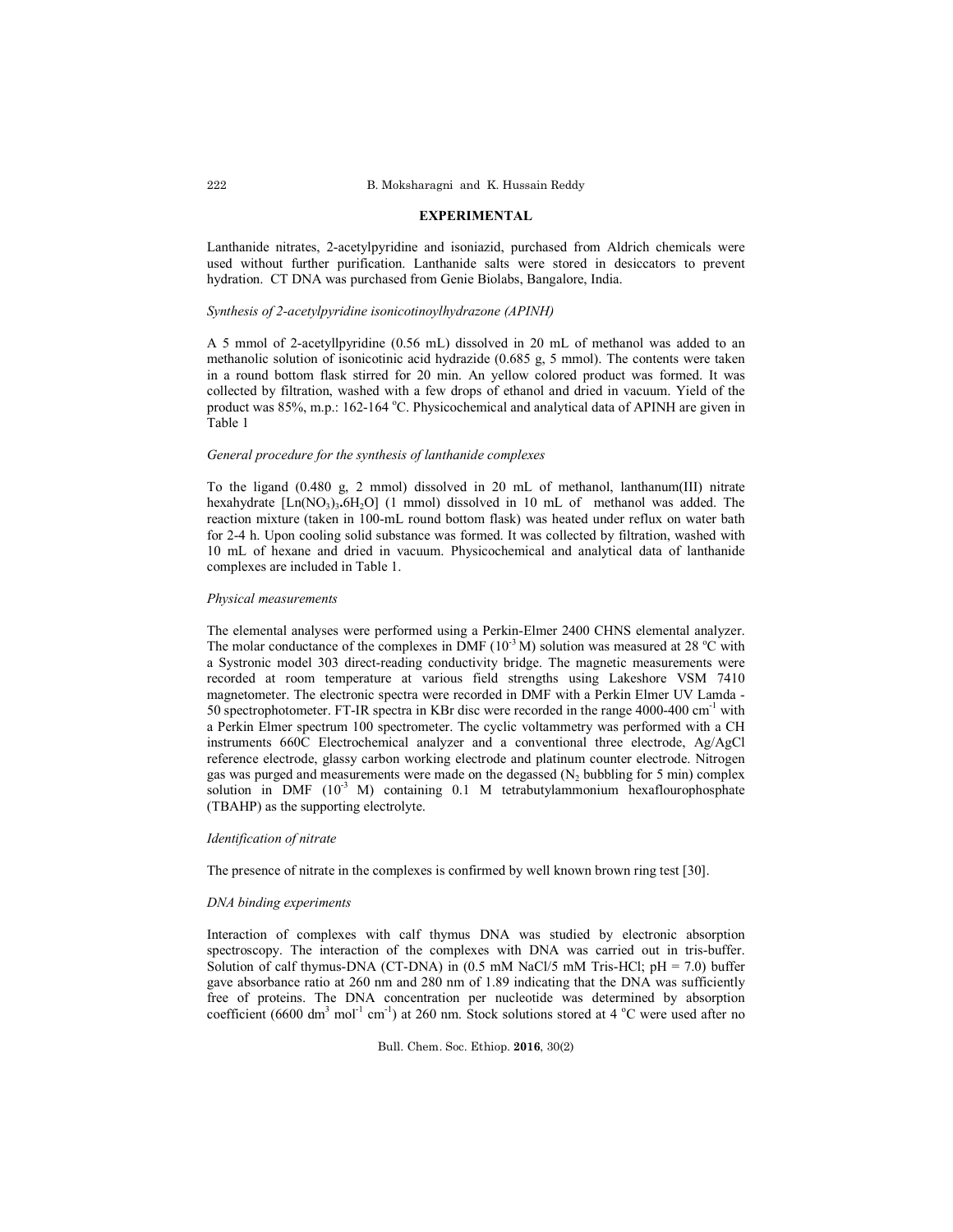more than four days. The electronic spectra of metal complexes in aqueous solutions were monitored in the absence and presence of CT-DNA. Absorption titrations were performed by maintaining the metal complex concentration  $20 \times 10^{-6}$  M and varying the nucleic acid concentration (0-17.4 ×10<sup>-4</sup> M). The ratio of r = [complex]/[DNA] values vary from 8.84 to 1.10. Absorption titration experiments were performed by maintaining the metal complex concentration constant while gradually increasing the concentration of CT-DNA within 0-80 μM.

### **RESULTS AND DISCUSSION**

The ligand, APINH was sued for the preparation of transition metal complexes. Spectral data of APINH are as follows: IR spectra; Bands at 3189, 1668, 1623, 1581, 991 and 753 cm<sup>-1</sup> are respectively assigned to  $v(NH)$ ,  $v(C=O)$  (Amide I),  $v(C=N)$ ,  $v(Py \text{ ring})$ ,  $v(Py \text{ bending})$ , and  $\gamma(Py \text{ ring})$ ring oop bending) vibrations, respectively. <sup>1</sup> H-NMR spectra were recorded in *deuterated* DMSO. δ 7.36-7.62 (multiplet 4H), δ 8.60-8.94 (multiplet 4H), δ 8.13 (singlet 1H), δ 3.34 (singlet 3 H), are respectively assigned to pyridine, isonicotine, -NH and methyl proton. GC-MS (Figure 1) shows peak at (*m/z*) 240 corresponding to molecular ion peak of the ligand. The structure of the ligand is given in Figure 2.



Figure 1. GC-MS spectrum of APINH ligand.



Figure 2. Structure of APINH ligand.

Bull. Chem. Soc. Ethiop. **2016**, 30(3)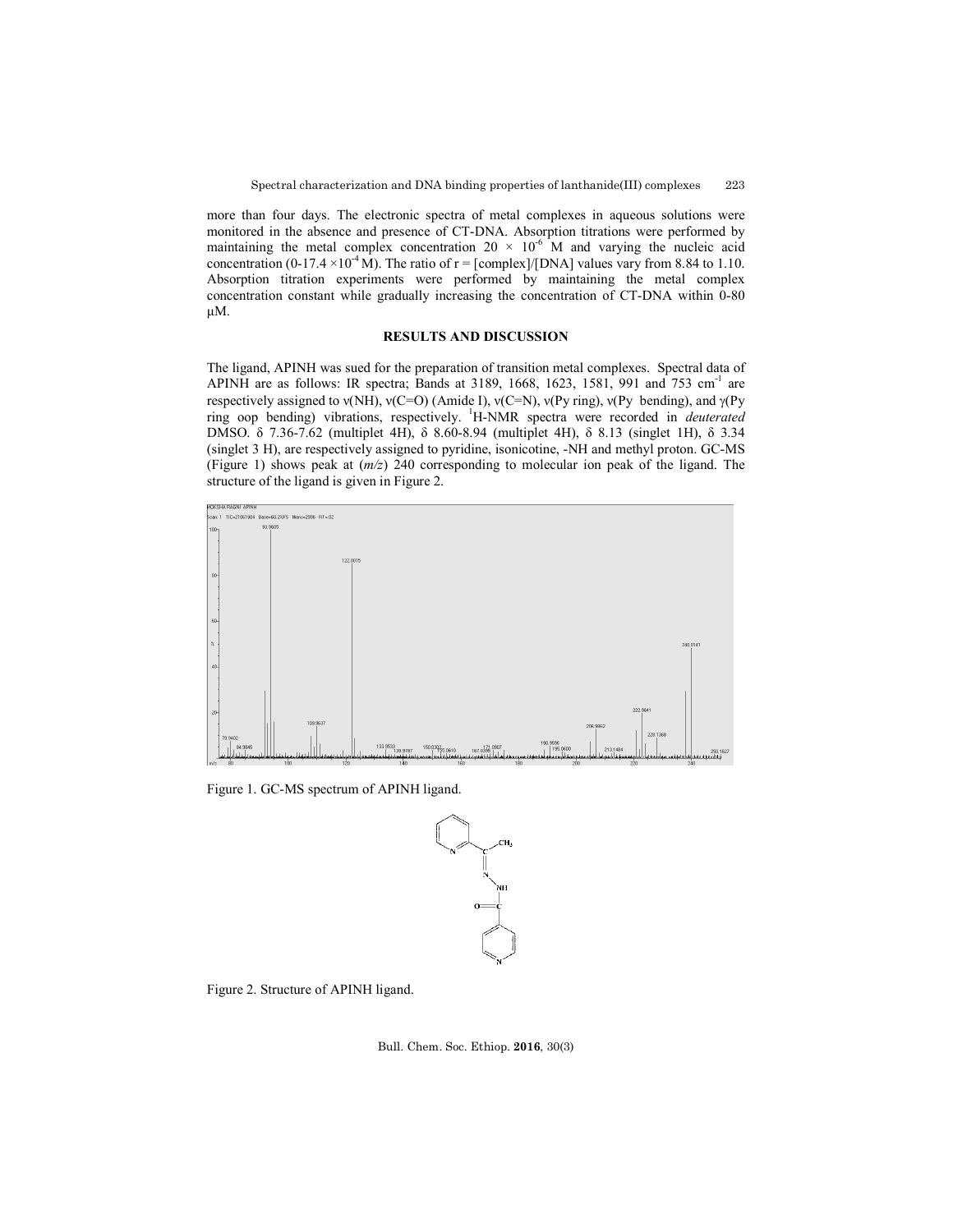The complexes are obtained in good yields. The preparation of lanthanide complexes is given in Scheme 1. The complexes are stable at room temperature and non-hygroscopic and could be stored easily even at room temperature. The complexes are partially soluble in water, methanol, ethanol and readily soluble in acetonitrile (CH<sub>3</sub>CN), DMF and DMSO.



Scheme 1. Synthesis of lanthanide complexes with APINH ligand.

The analytical data (Table 1) are consistent with the proposed molecular formulae  ${[\text{Ln}(APINH)_2(NO_3](NO_3)_2,nH_2O$$  (where, Ln = La, Ce, Pr, Nd, Sm; APINH = 2-acetylpyridine isonicotinoyl hydrazone,  $n = 0$ , 2 and 5 for La/Ce/Pr, Sm and Nd complexes, respectively) of complexes. The molar conductivity values (97-120  $\Omega^{-1}$  cm<sup>2</sup> mol<sup>-1)</sup> for the complexes suggest that these are 1:2 electrolytes [31]. The presence of nitrate in the complexes was confirmed by brown ring test [30].

|  |  |  | Table 1. Analytical and physico-chemical properties of APINH ligand and its lanthanide(III) complexes. |  |
|--|--|--|--------------------------------------------------------------------------------------------------------|--|
|  |  |  |                                                                                                        |  |

| Complexes of APINH                                    | Colour | Mol | M.P         | Analysis           |        |         | Molar                                                         |
|-------------------------------------------------------|--------|-----|-------------|--------------------|--------|---------|---------------------------------------------------------------|
|                                                       | (yield | Wt. | $C^{\circ}$ | found (calc $\%$ ) |        |         | conductivity                                                  |
|                                                       | $\%$   |     |             | C                  | H      | N       | $\sim$ cm <sup>2</sup> mol <sup>-1</sup> )<br>$(\Omega^{-1})$ |
| $[La(C_{13}H_{12}N_4O)_2(NO_3)](NO_3)_2$              | White  | 805 | 220-224     | 39.75              | 2.78   | 18.13   | 113                                                           |
|                                                       | (82)   |     |             | (38.76)            | (2.99) | (19.14) |                                                               |
| $[Ce(C_{13}H_{12}N_4O)_2(NO_3)](NO_3)_2$              | Yellow | 806 | $218-$      | 37.70              | 2.97   | 20.10   | 129                                                           |
|                                                       | (78)   |     | 220         | (38.71)            | (2.68) | (19.11) |                                                               |
| $[Nd(C_{13}H_{12}N_4O)_2(NO_3)](NO_3)_2.5H_2O$        | Gray   | 900 | 188-190     | 35.66              | 3.77   | 17.11   | 119                                                           |
|                                                       | (75)   |     |             | (34.65)            | (3.58) | (16.10) |                                                               |
| $[\text{Sm}(C_{13}H_{12}N_4O)_2(NO_3)](NO_3)_2.2H_2O$ | Yellow | 852 | 180-1821    | 37.61              | 3.28   | 18.07   | 97                                                            |
|                                                       | (80)   |     |             | (36.60)            | (3.19) | (17.06) |                                                               |
| $[Pr(C_{13}H_{12}N_4O)_2(NO_3)](NO_3)_2$              | Green  | 807 | 200-202     | 39.66              | 2.97   | 19.08   | 133                                                           |
|                                                       | (76)   |     |             | (38.67)            | (2.46) | (20.09) |                                                               |

 $APPINH = (C_{13}H_{12}N_4O).$ 

The room temperature magnetic hysteresis curves of Ce(III), Nd(III), Sm(III) and Pr(III) complexes exhibit characteristic patterns of paramagnetic component. The positive slope of the curve clearly indicates paramagnetic nature of the complexes [32]. The lanthanum(III) complex,  $[La(APINH)<sub>2</sub>(NO<sub>3</sub>)](NO<sub>3</sub>)<sub>2</sub>$  is diamagnetic and other tripositive lanthanide complexes are paramagnetic. The observed magnetic moment values are less than theoretical values predicted for the trivalent lanthanide ions. This fact suggests that the 4f electrons/4f-orbitals do not participate in the bond formation of the metal to ligand [33].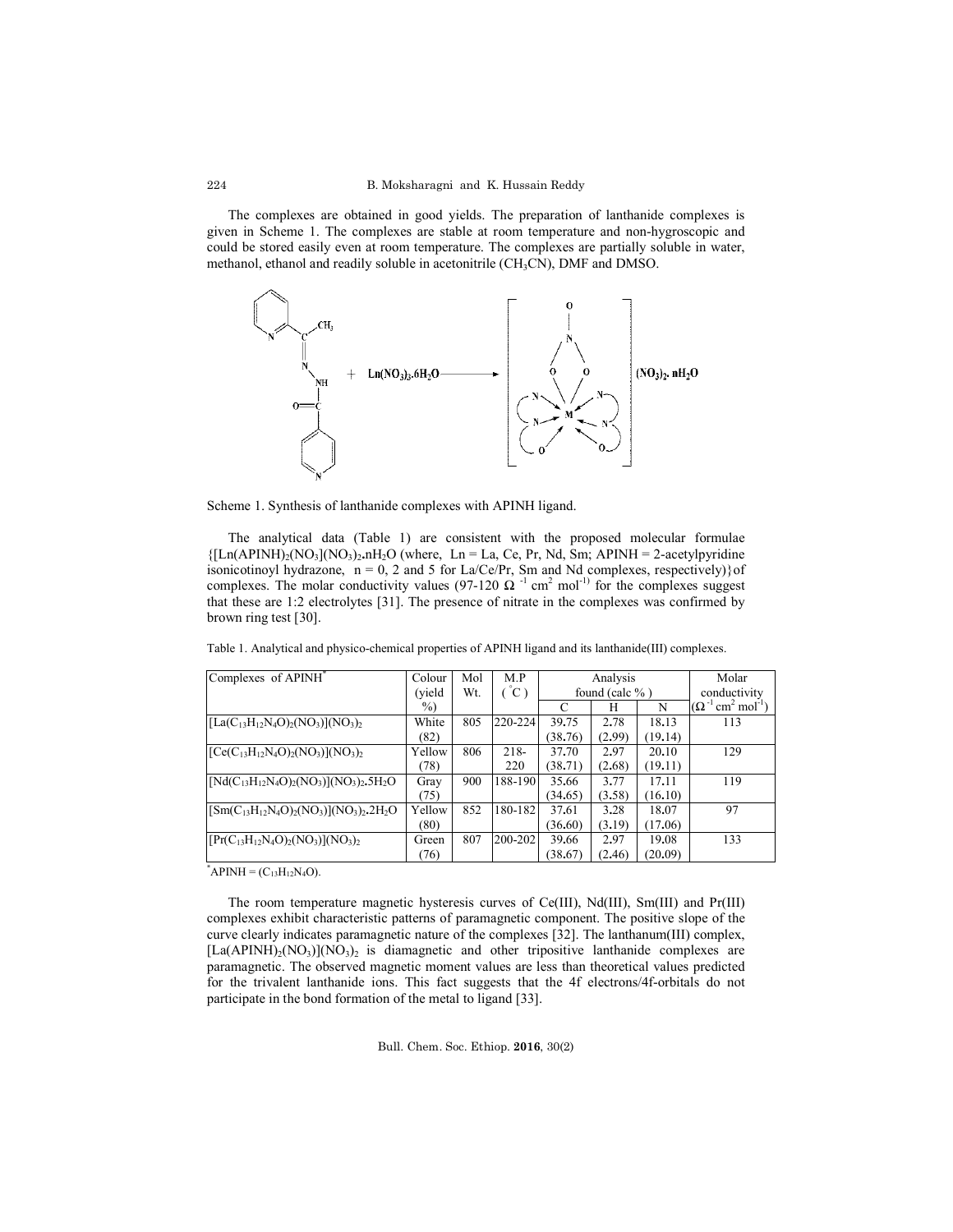#### *Electronic spectra*

The electronic spectra of ligand and their corresponding lanthanide(III) complexes are recorded in DMF. Typical electronic spectra (a) APINH ligand and (b)  $[La(APINH)<sub>2</sub>(NO<sub>3</sub>)](NO<sub>3</sub>)<sub>2</sub>$ complex are shown in Figure 3.



Figure 3. Electronic spectra of (a) APINH ligand and (b)  $[La(APINH)<sub>2</sub>(NO<sub>3</sub>)](NO<sub>3</sub>)<sub>2</sub> complex.$ 

In the electronic spectra of complexes a broad peak is observed in the high energy region at 33560-35720 cm<sup>-1</sup> assigned to  $\pi-\pi^*$  transition. A strong peak is observed in the low energy region (27030-27550 cm<sup>-1</sup>) of electronic spectra of complexes. It is assigned to charge transfer transition. Electronic spectral data are given in Table 2.

| Compound                       | $\lambda_{\text{max}}$ (nm) | ε    | Band assignment |
|--------------------------------|-----------------------------|------|-----------------|
| <b>APINH</b> Ligand            | 296 (33790)                 | 938  | $\pi-\pi^*$     |
| $[La(APINH)2(NO3)](NO3)2$      | 298 (33560)                 | 1600 | $\pi-\pi^*$     |
|                                | 363 (27550)                 | 1000 | CT.             |
| $[Ce(APINH)2(NO3)](NO3)2$      | 298 (33560)                 | 1300 | $\pi-\pi^*$     |
|                                | 366 (27330)                 | 1000 | CT.             |
| $[Nd(APINH)2(NO3)](NO3)2.5H2O$ | 298 (33560)                 | 760  | $\pi-\pi^*$     |
|                                | 363 (27550)                 | 1500 | <b>CT</b>       |
| $[Sm(APINH)2(NO3)](NO3)2.2H2O$ | 280 (35720)                 | 430  | $\pi-\pi^*$     |
|                                | 370 (27030)                 | 840  | CT.             |
| $[Pr(APINH)2(NO3)](NO3)2$      | 294 (34015)                 | 1160 | $\pi-\pi^*$     |
|                                | 366 (27325)                 | 1060 | CT.             |

Table 2. Electronic spectral data of the lanthanide(III) complexes.

 $\varepsilon$  = Molar absorptivity (L. mol<sup>-1.</sup> cm<sup>-1</sup>).

In the electronic spectra of complexes, absorption band due to f-f transition of lanthanide(III) ions is not observed. This is probably due to the fact that the f-f bands are weak and obscured by the intense M→L charge transfer band [33].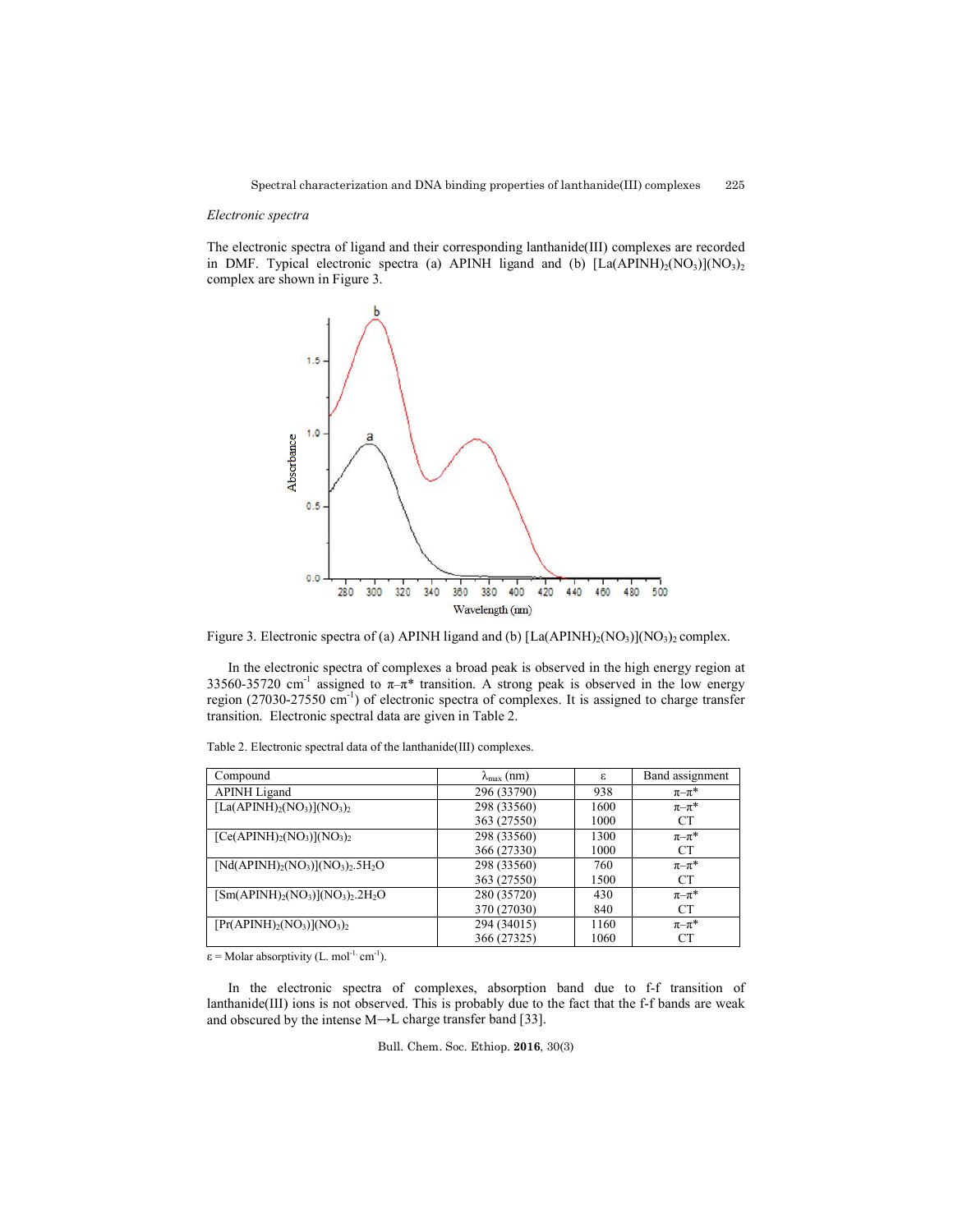### *Infrared spectra*

In the IR spectrum of APINH ligand a medium band is observed at 3178 cm<sup>-1</sup> due to  $v_{N-H}$ stretching vibration. IR spectral data of APINH and its lanthanide complexes are given in Table 3. In the spectra of lanthanide complexes, the band due to N-H stretching vibration of metal free ligand is not affected precluding the involvement of NH group in coordination. The appearance of NH band in the IR spectra of complexes suggests that the ligand remains in keto form in coordination [34]. Strong bands observed at  $1668$  and  $1623$  cm<sup>-1</sup> are respectively assigned to  $v_{C=0}$  and  $v_{C=N}$  vibrations. In the spectra of complexes  $v_{C=0}$  appears in 1631-1633 cm<sup>-1</sup> region and  $v_{C=N}$  appears in 1542-1556 cm<sup>-1</sup> region. A considerable lowering of the  $v_{C=0}$ ) and  $v_{C=N}$ frequencies indicates participation of the amide oxygen and azomethine nitrogen in coordination to the metal [35]. In the IR spectrum of ligand, a peak due to ν(Py ring) is observed at 1581 cm<sup>-1</sup>. It is shifted to lower frequency indicating coordination of pyridine nitrogen to metal [27].

| Compound                        |         |         | ν       | ν       |                |                |              | Frequencies of coordinated |             |
|---------------------------------|---------|---------|---------|---------|----------------|----------------|--------------|----------------------------|-------------|
|                                 | $(O-H)$ | $(N-H)$ | $(C=O)$ | $(C=N)$ |                |                | $NO3$ ligand |                            |             |
|                                 |         |         |         |         | V <sub>1</sub> | V <sub>2</sub> | V3           | $V_4$                      | $V_1 - V_4$ |
| APINH (ligand)                  | ----    | 3189    | 1668    | 1623    | 1458           | 1119           | 787          | 1293                       | 165         |
| $[La(APINH)2(NO3)](NO3)2$       | ----    | 3111    | 1633    | 1590    | 1444           | 1153           | 784          | 1218                       | 186         |
| $[Ce(APINH)2(NO3)](NO3)$        | -----   | 3107    | 1632    | 1542    | 1434           | 1038 784       |              | 1214                       | 220         |
| $[Nd(APINH)2(NO3)](NO3)2.5H2O$  | 3480    | 3065    | 1632    | 1580    | 1466           | 1066 779       |              | 1281                       | 185         |
| $[Sm(APINH)2(NO3)](NO3)2.2H2O]$ | 3485    | 3065    | 1631    | 1585    | 1468           | 1101           | 779          | 1282                       | 186         |
| $[Pr(APINH)2(NO3)](NO3)2]$      | ----    | 3110    | 1633    | 1582    | 1441           | 1035 784       |              | 1217                       | 224         |

Table 3. Infrared spectral data  $(cm<sup>-1</sup>)$  for the APINH ligand and its lanthanide(III) complexes.

IR data suggest that the ligand acts as neutral tridentate ligand in lanthanide complexes and it binds metal via pyridine-nitrogen, azomethine-nitrogen and amido-oxygen donor atoms. The broad and medium intensity bands in the range 3480-3485 are observed in IR spectra of Nd and Sm complexes. These bands are assigned to O-H stretching vibrations of lattice water [36].

The IR spectra of the complexes demonstrate the presence of both coordinated nitrate and ionic nitrate. The two strong bands are observed in complexes due to the presence of coordinated nitrates. The two strong bands associated with asymmetric and symmetric stretch of coordinated to NO<sub>3</sub> (C<sub>2v</sub>) group appear in the range 1434-1468 ( $v_1$ ) and 1214-1293 ( $v_4$ ) cm<sup>-1</sup>. The frequency separation  $\Delta v$  ( $v_1$ - $v_4$ ) increases as the coordination of nitrate group increases from monodentate to bidentate and/or bridging. The magnitude of  $\Delta v$  is used to establish the type of nitrate coordination. In the present complexes the  $\Delta v$  is in between 165-224 cm<sup>-1</sup> and is typical of bidentate bonding of nitrate [37]. The vibrational band is observed around 1380  $cm^{-1}$  in IR spectra of complexes indicating the presence of ionic nitrate  $(D_{3h}$  symmetry, free  $NO_3^-$  ion). Thus IR data indicate the presence of both ionic nitrate and coordinated bidentate nitrate groups in complexes. The new bands in 412-418 and 530-543 cm<sup>-1</sup> regions are assigned to  $v(Ln-O)$  and ν(Ln–N) vibration, respectively. <sup>1</sup>

<sup>1</sup>H-NMR spectral data of APINH ligand and  $[La(APINH)<sub>2</sub>(NO<sub>3</sub>)](NO<sub>3</sub>)$ <sub>2</sub> complex are compared (Table 4). Peaks are slightly shifted to higher ppm in the spectra of complex indicating the complex formation between La(III) and APINH.

### *Electrochemical studies*

Redox behavior of the lanthanide(III) complexes has been investigated by cyclic voltammetry in DMF using 0.1 M tetrabutylammonium hexaflourophosphate (TBAHP) as supporting electrolyte. The cyclic voltammetric profile of  $[Nd(APINH)(NO<sub>3</sub>)](NO<sub>3</sub>)$ <sub>2</sub>.5H<sub>2</sub>O complex is given in Figure 5.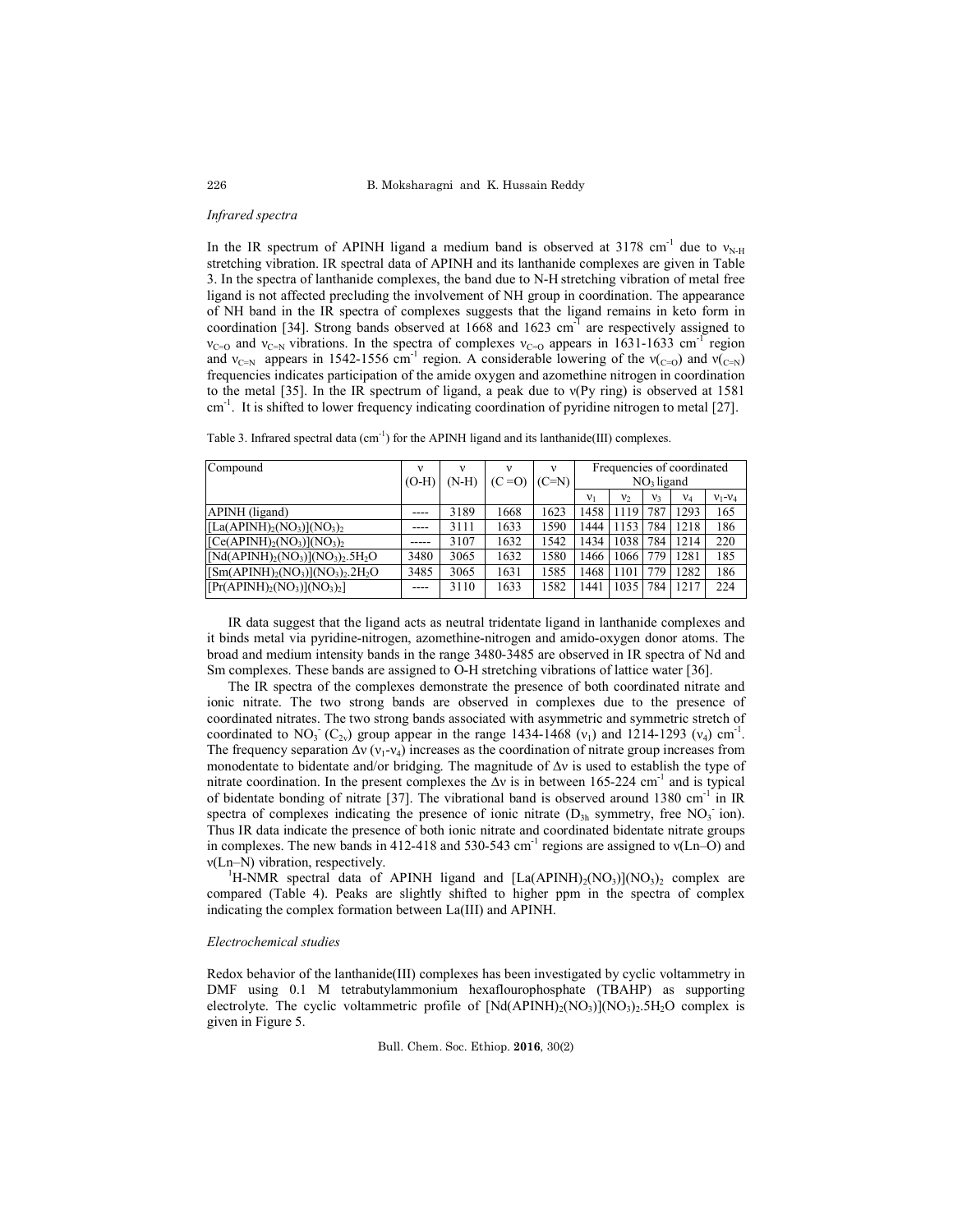Table 4. <sup>1</sup>H-NMR spectral data of APINH ligand and  $[La(APINH)_2(NO_3)](NO_3)_2$  complex.

| Ligand (APINH) | Complex     | No. of protons | Assignment             |
|----------------|-------------|----------------|------------------------|
| 3.340          | 3.439       | 3H(s)          | Methyl                 |
| 7.360-7.623    | 7.469-7.657 | 4H(m)          | Pyridine               |
| 8.136          | 8.139       | 1H(s)          | -NH                    |
| 8.637-8.943    | 8.649-8.962 | 4H(m)          | Isonicotinovlhydrazone |



Figure 5. Cyclic voltammogrms of  $[Nd(APINH)<sub>2</sub>(NO<sub>3</sub>)](NO<sub>3</sub>)<sub>2</sub>$ .5H<sub>2</sub>O complex at different scan rates.

As the scan rate increases separation between cathodic and anodic peaks increases suggesting quasi-reversible character of cyclic voltammogram. The electrochemical data of the complexes are presented in Table 5.

| Complex                       | Redox<br>couple | $E_{pc}$ | $E_{pa}$ | ΔЕ<br>(mV) | $E_{1/2}$ | $\log K_c^a$ | - $\Delta G^{\circ b}$ |
|-------------------------------|-----------------|----------|----------|------------|-----------|--------------|------------------------|
| APINH (ligand)                | $\cdots$        | $-0.95$  | $-0.75$  | 250        | 0.85      | $\cdots$     | $\cdots$               |
| $[La(APINH)2(NO3)](NO3)2$     | ШЛІ             | $-0.550$ | $-0.799$ | 249        | 0.675     | 0.390        | 2243                   |
| $[Ce(APINH)2(NO3)](NO3)2$     | ШЛІ             | $-0.552$ | $-0.705$ | 153        | 0.628     | 0.15         | 864                    |
| $[Nd(APINH)2(NO3)](NO3)25H2O$ | ШЛІ             | $-0.849$ | $-0.602$ | 247        | 0.725     | 0.119        | 688                    |
| $[Pr(APINH)2(NO3)](NO3)2$     | ШЛІ             | $-0.852$ | $-0.599$ | 253        | 0.725     | 0.109        | 628                    |

Table 5.Cyclic voltammetric data of lanthanide(III) complexes.

<sup>a</sup>log K<sub>c</sub> = 0.434ZF/RT  $\Delta E_p$ . <sup>b</sup> $\Delta G^{\circ}$  = -2.303RT log K<sub>c</sub>.

Repeated scans at various scan rates suggest the presence of stable redox species in solution.  $E_{1/2}$  values are incorporated in Table 5. It may be inferred that Ln(III) complexes undergo reduction to their respective Ln(II) complexes. The complexes have large separation (154-205 mV) between anodic and cathodic peaks indicating quasi-reversible character [38].

Based on molar conductivity and IR spectral data, a general structure (Figure 6) is proposed for the complexes.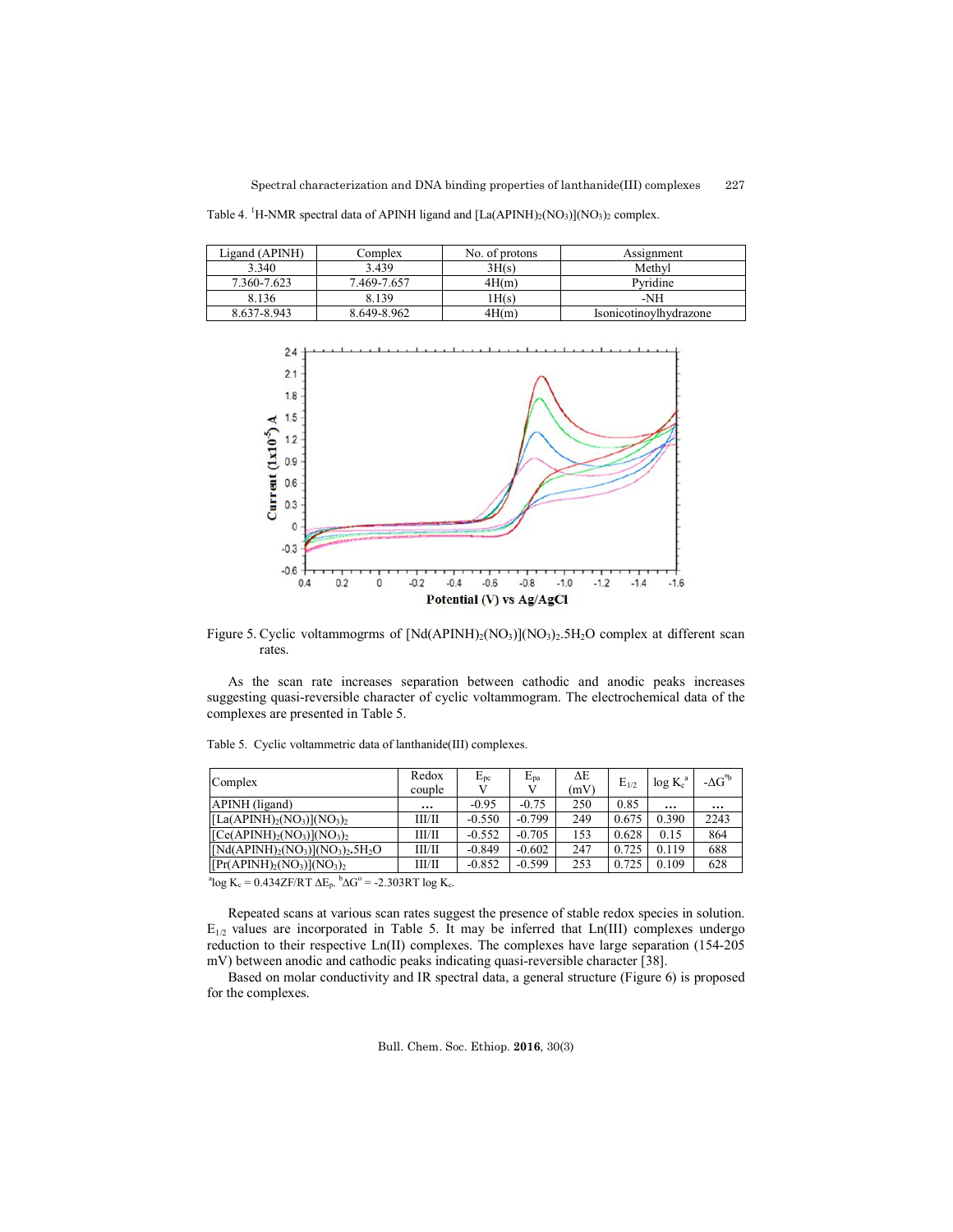B. Moksharagni and K. Hussain Reddy



 $M = La(III), Ce(III), Pr(III), Nd(III)$  and  $Sm(III); n = 0, 2$  and 5 for La/Ce/Pr, Sm and Nd complexes.

Figure 6. A general structure for lanthanide complexes.



Figure 7. (A) Absorption spectra of  $[Nd(APINH)<sub>2</sub>(NO<sub>3</sub>)](NO<sub>3</sub>)<sub>2</sub>$ . 5H<sub>2</sub>O in the absence and in the presence of increasing concentration of CT-DNA; top most spectrum is recorded in the absence of DNA; and (B) a plot of  $[DNA]/(\varepsilon_a - \varepsilon_f)$  versus  $[DNA]$ .

# *DNA binding studies*

Electronic absorption spectroscopy is an effective method for examining the interaction of DNA with metal complexes. The binding interaction of complexes with CT-DNA was monitored by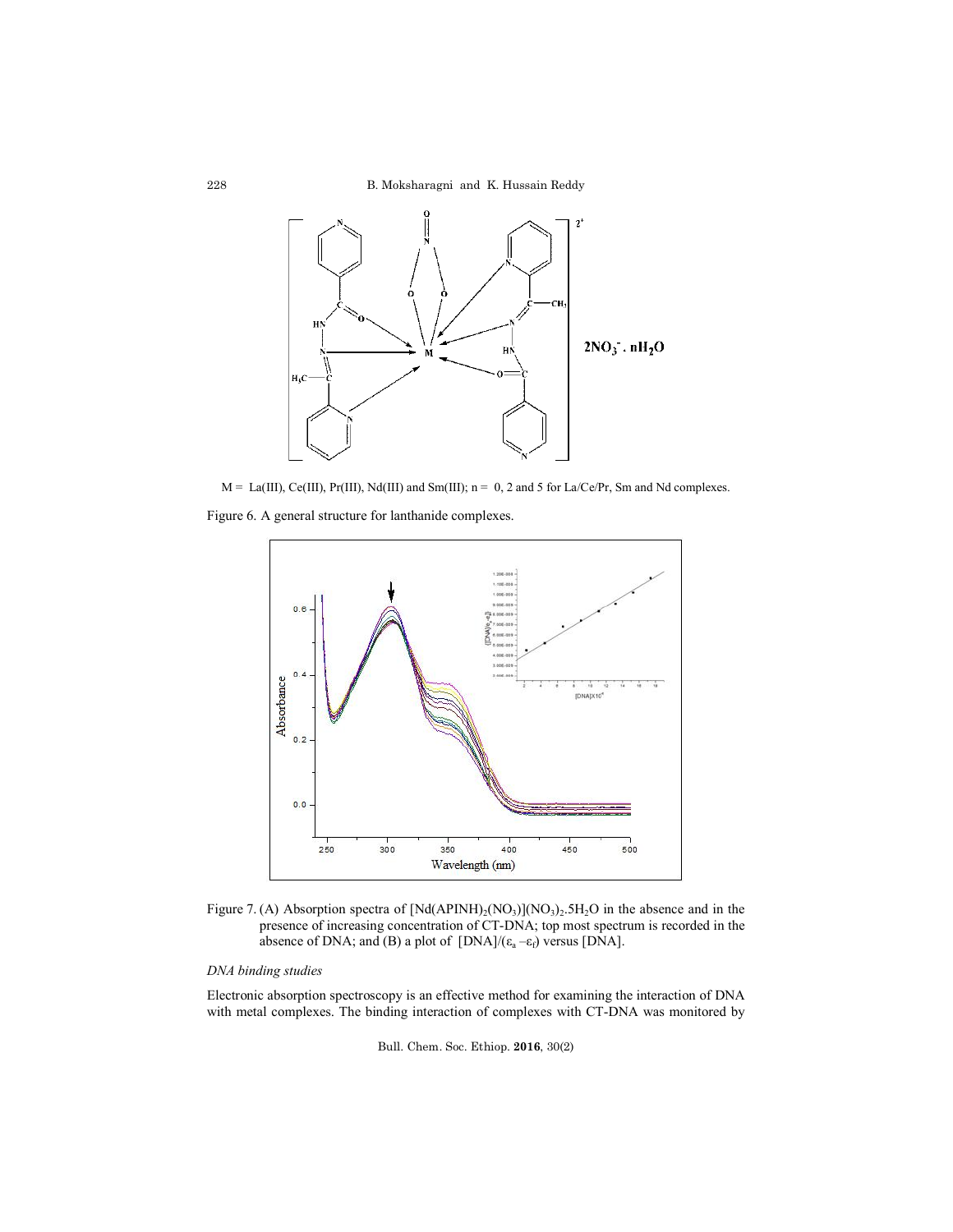comparing their absorption spectra with and without CT-DNA. All the complexes exhibit an intense absorption band due to  $\pi \rightarrow \pi^*$  transition. Absorption spectra of [Nd(APINH)<sub>2</sub>(NO<sub>3</sub>)]  $(NO<sub>3</sub>)<sub>2</sub>$  in the absence and in presence of CT-DNA are shown Figure 7.

The intrinsic binding constants  $(K_b)$ , were determined by using the equation,

$$
[DNA]/(\varepsilon_a - \varepsilon_f) = [DNA]/(\varepsilon_b - \varepsilon_f) + 1/K_b(\varepsilon_b - \varepsilon_f)
$$
\n(1)

where [DNA] is the concentration of DNA in base pairs,  $\varepsilon_a$ ,  $\varepsilon_b$  and  $\varepsilon_f$  are apparent extinction coefficient (Aobs/[M]), the extinction coefficient for the metal (M) complex in the fully bound form and the extinction coefficient for free metal (M) respectively. A plot of  $[DNA]/(\varepsilon_a-\varepsilon_f)$ versus [DNA] gave a slope of  $1/( \epsilon_b - \epsilon_f)$ , and vertical intercept equal to  $1/K_b(\epsilon_b - \epsilon_f)$ ; K<sub>b</sub> was calculated from these values. The binding constants (Table 6) for suggest that the complexes bind DNA very strongly.

| Compound                        | $\lambda_{\text{max}}$ (nm) |     | $\Delta \lambda / nm$ | H $(\% )$ | $K_b$ $(M^{-1})$   |
|---------------------------------|-----------------------------|-----|-----------------------|-----------|--------------------|
|                                 | free<br>bound               |     |                       |           |                    |
| $[La(APINH)2(NO3)](NO3)2]$      | 288                         | 290 |                       | 18.28     | $4.71\times10^{4}$ |
| $[Ce(APINH)2(NO3)](NO3)2]$      | 338                         | 340 |                       | 7.51      | $4.36\times10^{4}$ |
| $[Nd(APINH)2(NO3)](NO3)2].5H2O$ | 305                         | 306 |                       | 6.65      | $3.67\times10^{4}$ |
| $[Sm(APINH)2(NO3)](NO3)2].2H2O$ | 343                         | 345 |                       | 10.61     | $3.82\times10^{4}$ |
| $[Pr(APINH)2(NO3)](NO3)2]$      | 339                         | 341 |                       | 19.51     | $4.12\times10^{4}$ |

Table 6. Electronic absorption data upon addition of CT-DNA to the complexes.

On addition of DNA, the absorbance of the complexes decreases (hypochromism) and absorption maximum of all complexes is shifted (2 nm) to higher wavelength (bathochromism). The bathochromic shift (1-2 nm) is not much for assigning intercalation mode of binding of the complexes with DNA. Binding constants are of the order of  $10<sup>4</sup>$ . The complexes are large. These observations suggest groove binding of complexes to DNA [39]. In addition, strong electrostatic attraction may be present between cationic complexes and poly anionic DNA.

## **CONCLUSIONS**

A new ligand APINH is synthesized and characterized based on spectral data. La(III), Ce(III), Pr(III), Nd(III) and Sm(III) complexes of 2-acetylpyridine isonicotinoylhydrazone (APINH) have been synthesized and characterized. Physico-chemical and spectral studies reveal that the complexes have general formula  $[M (APINH)<sub>2</sub>(NO<sub>3</sub>)](NO<sub>3</sub>)<sub>2</sub>.nH<sub>2</sub>O (where, M = La, Ce, Pr, Nd,$ and Sm). APINH acts as neutral tridentate ligand. IR data suggest that the complexes contain both ionic and coordinated bidentate NO<sub>3</sub> ligand. Two APINH ligands occupy six coordination sites, and one NO<sub>3</sub> ligands another two coordination sites to form octa-coordinate mononuclear complexes. Absorption titrations suggest groove binding of complexes to DNA.

## **ACKNOWLEDGEMENTS**

One of the authors (B. Moksharagni) is thankful to UGC, New Delhi for the award of BSR Junior Research Fellowship. The authors are thankful to UGC, New Delhi [Sanction No.Lr.No.F 40-80/2011(SR)] for financial support. The authors also thank UGC and DST for providing equipment facility under SAP and FIST programs respectively. KHR is thankful to UGC for the sanction of one-time grant [sanction Lr. No. F.19-106/2013(BSR)] for financial support.

### **REFERENCES**

1. Regulacio, M.D.; Bussmann, K.; Lewis,B.; Stoll, S.L. *J. Am. Chem. Soc*. **2006**, 128, 11173.

2. Carbonella, E.; Rothchild, R. *Spectros. Lett*. **1994**, 27, 861.